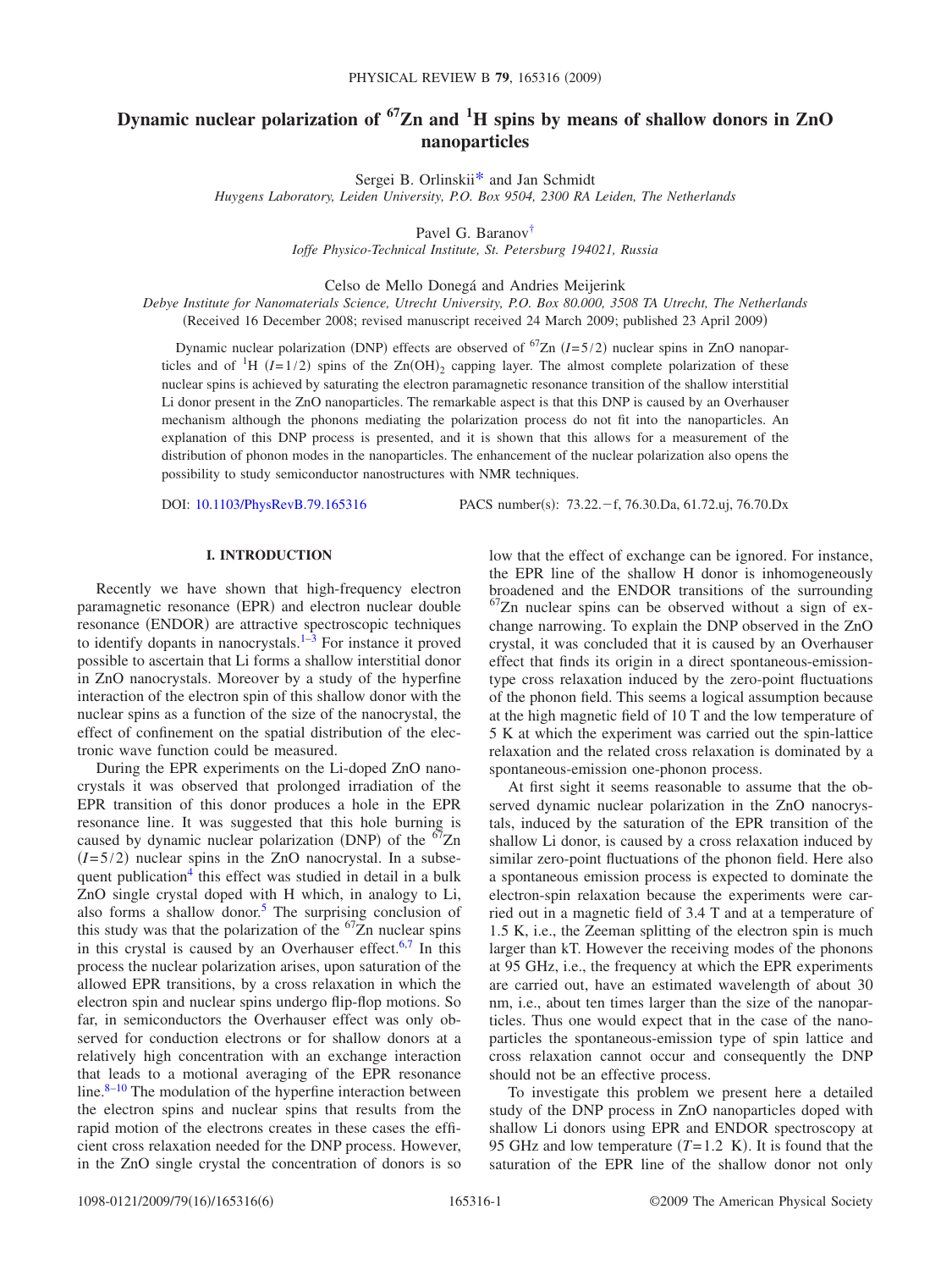leads to a complete polarization of the  ${}^{67}Zn$  nuclear spins but also of the protons in the  $Zn(OH)_2$  capping layer when the radius of the nanoparticles is of the order of magnitude of the Bohr radius of the shallow donor wave function. We suggest a possible explanation for the mechanism of the DNP process in the nanoparticles. An attractive feature is that the enhancement of the nuclear polarization may open the possibility of studying semiconductor nanostructures with NMR techniques that are usually difficult to apply in view of the small thermal polarization of the nuclear spins.

## **II. EXPERIMENT**

Free-standing ZnO nanocrystals with diameters of 2.8, 3.4, 4.0, and 4.2 nm were prepared via a wet chemical method.<sup>[1](#page-1-0)-3</sup> Figure 1(a) shows a TEM image of the ZnO nanoparticles with an average diameter of 3.4 nm (left). The surface of the as-prepared dots is capped by a thin layer (about one monolayer) of  $\text{Zn}(\text{OH})_2$  and thus the dots consist of a  $ZnO/Zn(OH)_2$  core-shell structure [Fig. [1](#page-1-0)(a), right].

The EPR experiments were performed at temperatures ranging from 1.2–2.0 K using a home-built pulsed EPR spectrometer operating at 95 GHz. $<sup>11</sup>$  The EPR spectra were re-</sup> corded by detecting the electron-spin-echo (ESE) signal as a function of the magnetic field. ENDOR spectra were obtained by the stimulated-echo pulse sequence.<sup>12</sup> Owing to the high microwave frequency a high spectral resolution in the EPR as well as in the ENDOR spectra is achieved. This high resolution is essential to separate EPR signals of centers with close lying *g* factors.

#### **III. RESULTS**

Figure  $1(b)$  $1(b)$  shows the ESE-detected EPR signal of the shallow Li donor in a dry powder of ZnO nanoparticles with a diameter of 4 nm observed at a frequency of 94.9 GHz and a temperature of 1.5 K. Before the EPR experiment ultraviolet (UV) light illuminated the sample at 1.5 K during 30 min to transfer an electron from the deep Na-related surface acceptor in the ZnO nanocrystals to the shallow Li donor to make the two impurities paramagnetic.<sup>3</sup> In the upper curve (1) the EPR line is recorded without microwave preirradiation. The line is slightly asymmetric and its width is caused partly by the anisotropy of the *g* tensor and partly by the distribution in size of about 10%. The dependence of the *g* tensor on the size of the nanocrystals is caused by the confinement of the 1*s*-type electronic wave function of the shallow donor that has a Bohr radius comparable to the radius of the nanoparticles.<sup>13,[14](#page-5-13)</sup> Curve 2 in Fig.  $1(b)$  $1(b)$  is recorded immediately after continuous-wave (cw) microwave preirradiation during 3 min with a microwave power of 20 mW at the center of the unperturbed line (1). It is seen that after the irradiation a hole is burnt in the line and that simultaneously a new sharp peak (an "antihole") appears at the low-field side of the hole. The curve  $(2-1)$  represents the difference between curves  $(2)$  and  $(1)$  and clearly shows the antihole that arises in addition to the hole.

The creation of the hole and antihole in the EPR line is caused by dynamic nuclear polarization of the 67Zn *I*

<span id="page-1-0"></span>

FIG. 1. (a) TEM image of ZnO nanoparticles with a diameter of 3.4 nm (left) and a model of the  $ZnO/Zn(OH)_2$  core-shell structure (right). (b) The effect of cw resonant microwave irradiation on the line shape of the ESE-detected EPR spectrum at 94.9 GHz and 1.4 K of the shallow Li donor in a dry powder of ZnO nanocrystals with a diameter of 4 nm. In the upper curve  $(1)$  the EPR line is recorded without preirradiation. The spectrum labeled by (2) is recorded immediately after cw microwave irradiation with a power of 20 mW during 3 min at the center of the unperturbed line (1). Curve  $(2-1)$  represents the difference between curves  $(2)$  and  $(1)$ . It is seen that a hole is burned and an antihole develops.

 $= 5/2$ ) nuclear spins and, as we will show below, of the  ${}^{1}H$  $(I=1/2)$  nuclear spins in the  $Zn(OH)_2$  capping layer. The polarized nuclear spins create an internal magnetic field and as a result the resonance line of the electron spins, subjected to the microwave irradiation, shifts to a lower external field value resulting in the hole and the antihole in the inhomogeneously broadened EPR line. In the DNP process of shallow H donors in a single crystal of ZnO a similar effect was observed[.4](#page-5-4) Since the linewidth of the shallow Li donor in the random sample of ZnO nanocrystals depends to a large extent on the anisotropy of the *g* tensor, the hole in the line corresponds to electron spins of shallow donors in ZnO particles with a given orientation of their hexagonal crystal axis with respect to the external magnetic field. The hole decays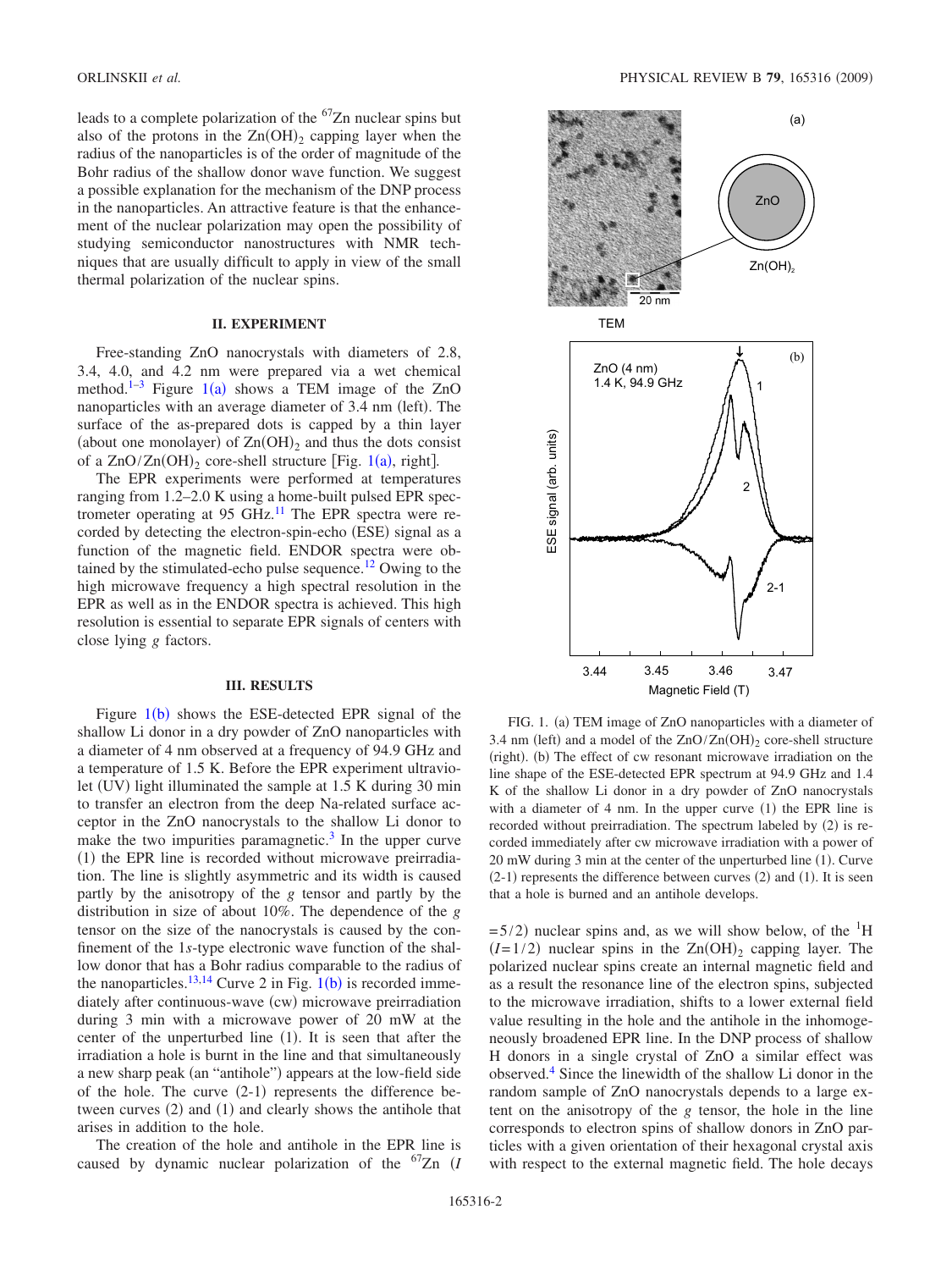<span id="page-2-0"></span>

FIG. 2. In this figure the effect is shown of a rotation of the sample of ZnO nanocrystals with a diameter of 3.2 nm on the hole burnt in the EPR line of the shallow Li donor (curve 1). The curve labeled by (2) is recorded immediately after cw microwave irradiation during 3 min with a power 20 mW at the center of the unperturbed line (1). The other curves are recorded after a rotation of the sample over, respectively,  $90^{\circ}$  (curve 3) and  $180^{\circ}$  (curve 4). *T*  $=1.4$  K.

slowly and disappears in about 30 min. This disappearance is caused by the nuclear-spin relaxation that gradually restores the nonthermal nuclear-spin polarization to its equilibrium value.

In Fig. [2](#page-2-0) the behavior of the hole is shown as a function of the orientation of the sample in the magnetic field. First a hole is burnt in the inhomogeneously broadened EPR line of a sample of ZnO nanoparticles with a diameter of 4 nm with cw microwaves during 3 min at the center of the EPR line (curve 1). The orientation of the sample tube in this experiment is labeled as  $0^{\circ}$  (curve 2). Subsequently the EPR spectrum is again recorded when the sample tube, containing the ZnO powder, is rotated over  $90^{\circ}$  (curve 3) and  $180^{\circ}$  (curve 4), respectively. It is seen that the hole disappears after a rotation of 90° but that after a rotation of 180° the hole reappears at the same position. A decrease in the depth of the hole is caused by the effect of the nuclear spin-lattice relaxation during the time of the measurement of about 20 min. The attractive feature of this experiment is that one can select a particular orientation of nanoparticles in a random sample.

In Fig. [3](#page-2-1) it is shown how the hole and the antihole shift through the inhomogeneous EPR line of ZnO nanoparticles with a diameter of 4.2 and 2.8 nm, by exposing the samples to subsequent preirradiations with cw microwaves. In Figs.  $3(a)$  $3(a)$  and  $3(b)$  the lowest curve is recorded without preirradiation. The first curve above the lowest one is recorded after cw microwave irradiation at 20 mW during 3 min at the center of the unperturbed line. The next curve is obtained after cw microwave irradiation during 3 min at the peak of the antihole in analogy to similar experiments on the shallow donor in the single-crystal ZnO[.4](#page-5-4) This procedure is repeated and finally the antihole stabilizes at a position shifted by 3 mT for the particles with a diameter of 4.2 nm and 7 mT for

<span id="page-2-1"></span>

FIG. 3. (a) The shift of the hole in the EPR transition of the shallow Li donor in ZnO nanocrystals with a diameter of 4.2 nm induced by cw microwave irradiation at 94.9 GHz at 2 K. In the lowest curve the EPR line is recorded without preirradiation. The second recording from the bottom is obtained after cw microwave irradiation during 3 min at the center of the unperturbed line. The next curves are observed after cw microwave irradiation during 3 min at the maximum of the antihole of the previous recording. Finally, the antihole stabilizes at a position shifted by 3 mT with respect to the original position. (b) The same experiment as in curve (a) is carried out on the EPR line of the shallow Li donor in ZnO nanocrystals with a diameter of 2.8 nm. Here the antihole stabilizes at a shift of 7 mT with respect to the original line position.

those with a diameter of 2.8 nm. In Fig. [4](#page-3-0) the shift of the hole and the antihole versus the number of 3 min cycles of microwave preirradiation is shown for the shallow Li donor in ZnO nanoparticles with diameters of 2.8, 3.4, and 4.2 nm. For comparison a similar curve is shown for the shift of the EPR line of the shallow H donor in a single crystal of  $ZnO<sup>4</sup>$ It is seen that for particles with an average diameter of 4.2 nm the maximum shift is about the same as for the single crystal but that the shift increases considerably when performing the experiments on nanocrystals with diameters of 3.4 and 2.8 nm. In the next section we will present arguments to explain the increase in this shift by DNP of the <sup>67</sup>Zn nuclear spins and of the <sup>1</sup>H nuclear spins in the  $\text{Zn}(\text{OH})_2$ capping layer, in combination with the effect of confinement of the electronic wave function of the shallow donor.

The effect on the EPR line of the relaxation of the polarized nuclear spins back to their equilibrium value is visible in Fig. [5.](#page-3-1) Here the EPR signal is shown of the shallow donor in ZnO nanocrystals with a diameter of 4.2 nm induced by 3 min cw microwave preirradiation (20 mW) at 94.9 GHz at 2 K. In the upper curve, the EPR line is recorded without preirradiation. The second recording from the top is obtained after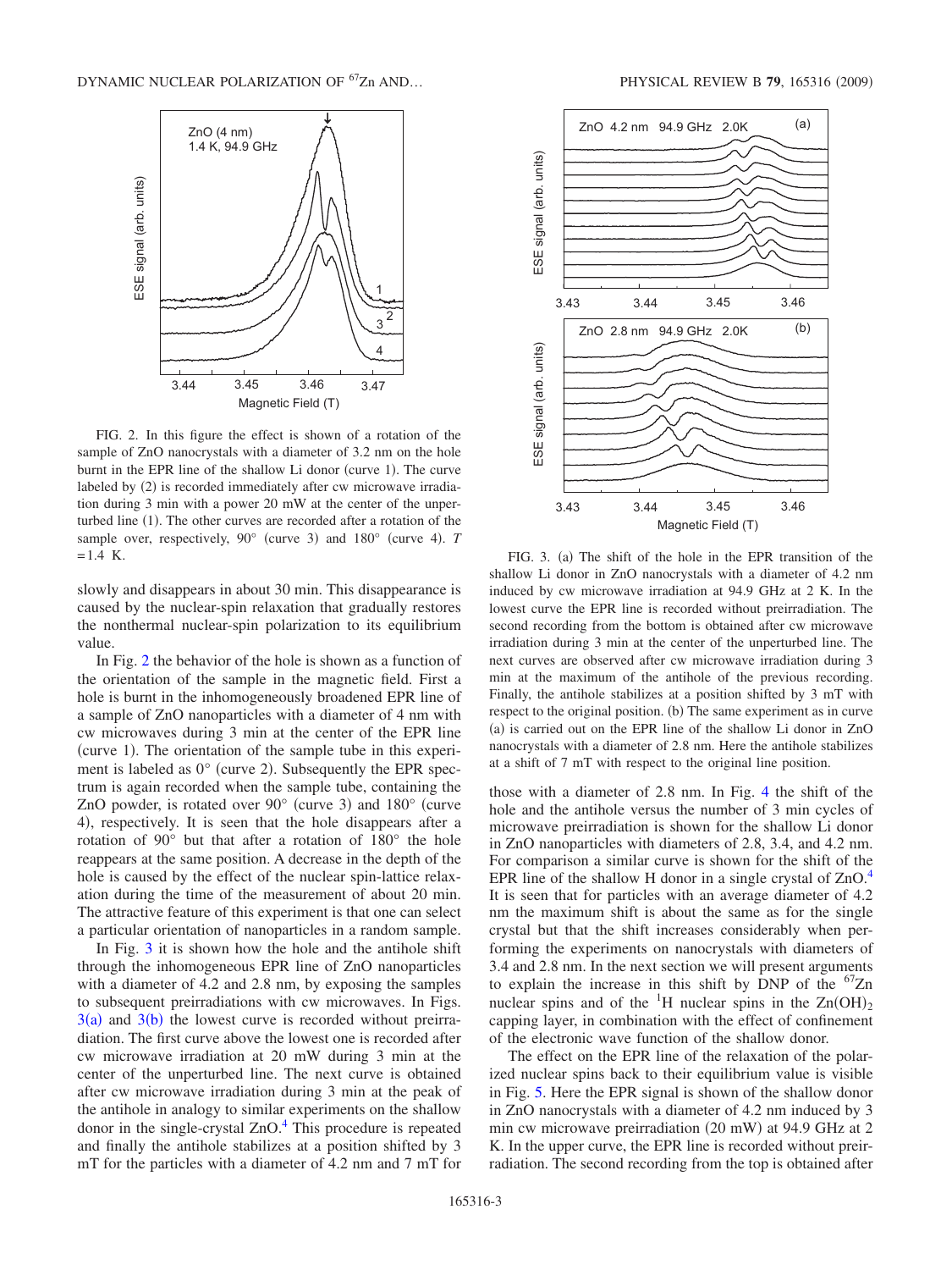<span id="page-3-0"></span>

FIG. 4. The shift of the hole and the antihole versus the number of 3 min cycles of cw microwave irradiation in the EPR line of shallow Li donors in ZnO nanocrystals with a diameter of 2.8, 3.4, and 4.2 nm and for shallow H donors in a ZnO single crystal. *T*  $=2$  K.

cw microwave irradiation at the center of the unperturbed line. It is seen that a hole is burned in the center of the line where the irradiation took place. The spectrum labeled by  $(0)$ represents the difference between the two upper curves. Similar curves labeled by  $(4)$ ,  $(9)$ ,  $(13)$ ,  $(27)$ ,  $(40)$ , and  $(74)$ are recorded at 4, 9, 13, 27, 40, and 74 min after the preirradiation, respectively. It is seen that slowly the hole and antihole decrease and that the EPR spectrum recovers to its

<span id="page-3-1"></span>

FIG. 5. The relaxation of the nuclear polarization in the EPR signal of the shallow donor in ZnO nanocrystals with a diameter of 4.2 nm as monitored by the evolution of the hole burnt in the EPR line by 3 min cw microwave irradiation (20 mW) at 94.9 GHz at 2 K. In the upper curve, the EPR line is recorded without preirradiation. The second recording from the top is obtained after the cw microwave irradiation. The spectrum labeled by (0) represents the difference between two upper curves. Curves  $(4)$ ,  $(9)$ ,  $(13)$ ,  $(27)$ , (40), and (74) are recorded a similar way at 4, 9, 13, 27, 40, and 74 min after the preirradiation, respectively. It is seen that slowly the hole and antihole decrease and that the EPR spectrum recovers to its initial unperturbed form.

<span id="page-3-2"></span>

FIG. 6. (a) Curve (1) represents the unperturbed EPR transition of the shallow Li donor in ZnO nanocrystals with a diameter of 3.4 nm. Curve (2) is obtained after cw microwave irradiation during 3 min at the center of the unperturbed EPR line. Curve (3) is recorded after cw microwave irradiation during 3 min at the peak of the antihole in curve (2). The arrows indicate the positions at which the ENDOR spectra displayed in (b) are taken. The temperature is 2 K. (b) The ENDOR spectra of  ${}^{1}H$  nuclei detected in the EPR transition of the shallow Li donor in ZnO nanocrystals with a diameter of 3.4 nm at different magnetic field positions in the EPR line as indicated in Fig.  $6(a)$  $6(a)$ .

initial unperturbed form. It takes about 75 min for the hole and antihole to relax to their original zero value. The relaxation of the polarized nuclear spins back to their equilibrium value depends on the nanocrystal size. The relaxation time decreases when decreasing the size of the nanocrystals, e.g., for the ZnO nanocrystal with a diameter of 2.8 nm it takes about 30 min for the hole in the EPR line to relax to its original zero value at 2 K.

To check whether a polarization of the  ${}^{1}H$  nuclear spins affects the resonance line of the electron spin we have carried out ENDOR experiments on the protons. Curve 1 in Fig.  $6(a)$  $6(a)$  represents again the unperturbed EPR line. Curve 2 is the result obtained after 3 min of microwave irradiation at the peak of the line. Curve 3 is recorded after 3 min of microwave irradiation at the peak of curve 2. In Fig.  $6(b)$  $6(b)$  the ENDOR signals are presented of the  ${}^{1}H$  nuclear spins detected in curves 1, 2, and 3 of Fig.  $6(a)$  $6(a)$  at the positions indicated by the arrows. First of all it is seen that strong ENDOR signals are obtained around the Zeeman frequency of the <sup>1</sup>H nuclear spins indicating that the wave function of the shallow donor extends into the capping layer. Second, the resonance frequency of the <sup>1</sup>H nuclear spins shifts to higher frequency when the magnetic field at which the ENDOR experiment is carried out moves to lower field values. We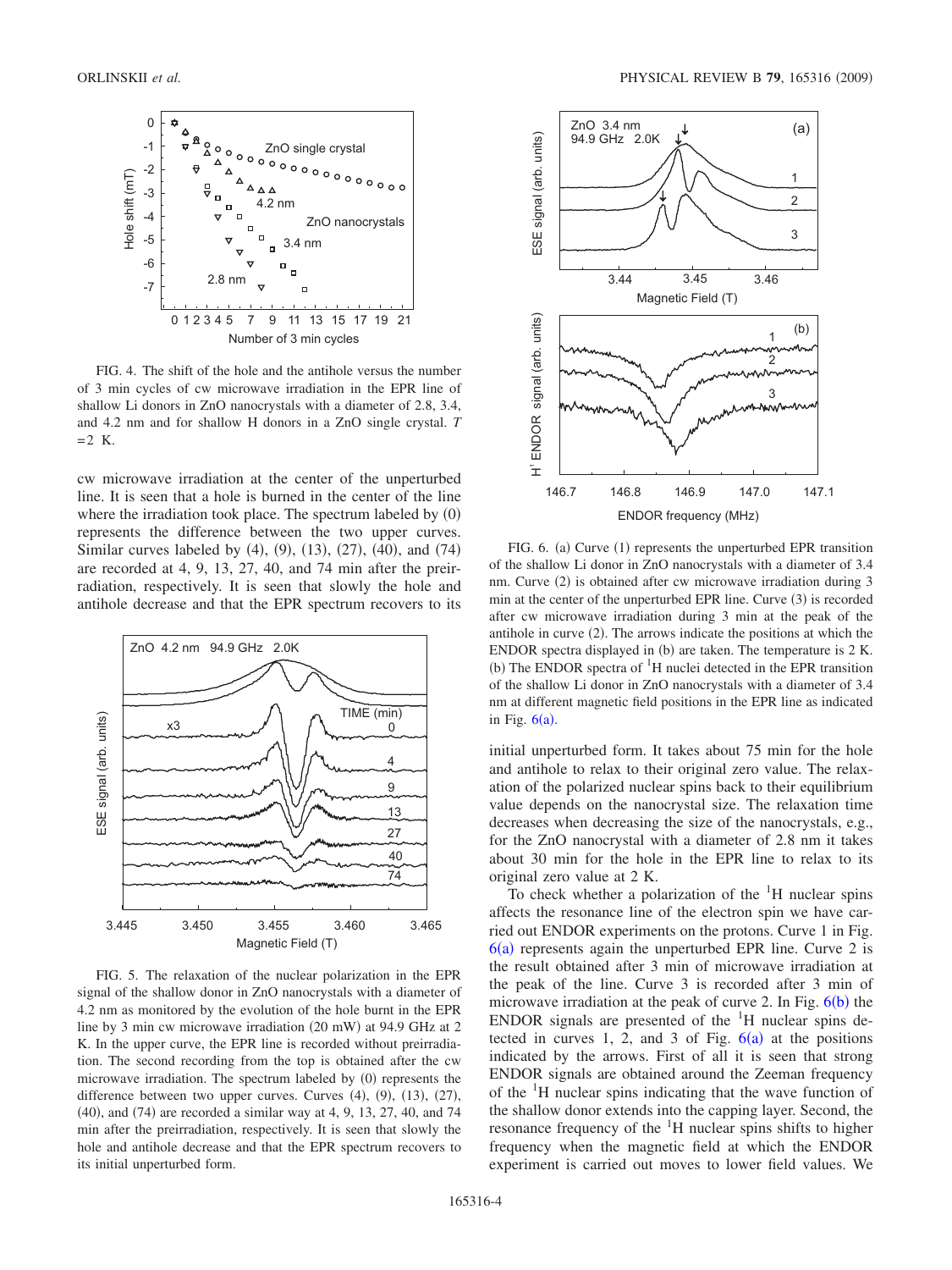explain this behavior by the polarization of the  ${}^{1}H$  nuclear spins, which produce an internal field and thus shift their resonance frequency to higher values.

#### **IV. DISCUSSION**

The experiments presented in the previous section demonstrate that the  ${}^{67}Zn$  as well as the <sup>1</sup>H nuclear spins become polarized when saturating the EPR transition of the shallow Li donor in the ZnO nanoparticles. The dynamic polarization of the 67Zn nuclear spins shows the same behavior as observed for the <sup>67</sup>Zn spins in a single crystal of ZnO doped with the shallow  $H$  donor.<sup>4</sup> In particular the maximum shift of the hole observed in the ZnO nanoparticles with a diameter of 4.2 nm is the same as the shift of the EPR line of the shallow H donor in the single crystal of ZnO. This is reasonable because it was shown that in the case of the ZnO single crystal the maximum shift of 2.8 mT could be simulated by considering the complete polarization of all  $^{67}Zn$  spins in a sphere with a radius of about 2.0 nm.<sup>4</sup> When the diameter of the nanoparticles becomes smaller a considerable increase is observed of the maximum shift of the hole (see Fig.  $4$ ).

To understand the increase in the shift of the hole in the ZnO nanoparticles with a diameter of 2.8 nm we have carried out a numerical calculation of the local field produced by a complete polarization of the <sup>67</sup>Zn nuclear spins. This calculation was performed in the same way as for the shift of the EPR line observed for the shallow H donor in a single crystal of ZnO[.4](#page-5-4) Here we took into account the effect of confinement of the electronic wave function resulting in an increase in the hyperfine interaction with the  $^{67}Zn$  nuclear spins, and the fact that only five shells of Zn atoms have to be considered in the 2.8 nm particles. The resulting shift amounts to 3.0 mT. This shift is almost equal to the value observed for the EPR line of the shallow H donor in a single crystal of ZnO[.4](#page-5-4) This is not surprising because the number of polarized 67Zn spins in a nanoparticle with a radius of *R* is proportional to  $R^3$ whereas the density of the electronic wave function of the shallow donor is proportional to  $R^{-3}$ <sup>[2](#page-5-14)</sup>. As a result the decrease in the number of  $^{67}Zn$  nuclear spins, when decreasing the size of the nanoparticle, is compensated in first approximation by the increase in the hyperfine interaction. Thus it looks improbable that the increase in the shift of the hole upon decreasing the size of the nanoparticle is caused by the polarization of the 67Zn nuclear spins.

To investigate whether the increased shift of the hole is related to the  ${}^{1}$ H spins we have estimated the contribution of polarized <sup>1</sup>H nuclear spins in the  $\text{Zn}(\text{OH})_2$  capping layer. When assuming a monolayer of  $\text{Zn}(\text{OH})_2$  with completely polarized <sup>1</sup>H nuclear spins and a hyperfine interaction of about 100 kHz, as derived from the width of the ENDOR lines in Fig.  $6(b)$  $6(b)$ , we estimate that these polarized <sup>1</sup>H nuclear spins produce a maximum shift of the hole in the EPR line of the 2.8 nm ZnO nanoparticles of about 2 mT. Thus we conclude that the increase in the shift of the hole, when reducing the size of the nanoparticles, is most probably caused by the polarization of the <sup>1</sup>H nuclear spins in the  $\text{Zn}(\text{OH})_2$  capping layer.

The polarization of the  $^{67}Zn$  nuclear spins in the case of the shallow donor in the single crystal of ZnO is caused by

an Overhauser effect. Here a cross-relaxation process, in which electron spins and nuclear spins undergo flip-flop motions, transfers the electron-spin polarization to the nuclear spins upon saturation of the electron-spin transition. To make this process efficient a rapid modulation is required of the hyperfine interaction to induce a fast spin-lattice relaxation rate of the electron spins and a fast cross-relaxation rate, i.e., a fast flip-flop motion. In semiconductors this modulation is provided by the rapid motion of conduction electrons or by the exchange interaction of shallow donors that at high concentrations have a sufficient overlap of their wave function. Since the shallow H donors in bulk ZnO have a low concentration and do not show any sign of a rapid exchange it was proposed that the modulation of the hyperfine interaction is caused by the fluctuations of the zero-point vibrations of the phonon system. This seems a reasonable suggestion because at the high magnetic field  $(10 \text{ T})$  and low temperatures  $(5 \text{ K})$ at which the experiments were carried out the Boltzmann factor is no less than 20 and the spontaneous emission processes dominate the one-phonon-type spin-lattice relaxation of the electron spins.

In the ZnO nanocrystals only one donor-electron spin is present in a particle and the effect of exchange resulting from an overlap of electronic wave functions can be excluded. Since here the EPR experiments are carried out at 95 GHz in a magnetic field of 3.4 T and at temperatures of 1.5–2.0 K the spin-lattice relaxation is also dominated by spontaneousemission-type processes. The typical wavelength of phonons at 95 GHz in ZnO nanocrystals required to induce the onephonon relaxation process of the electron spin of the shallow Li donor is determined by the velocity of sound in this material. When using the value  $v = 3 \times 10^3$  ms<sup>-1</sup> as a reasonable estimate of this velocity one derives that the wavelength of phonons at 95 GHz, the frequency at which the EPR experiments are carried out, is about 30 nm, i.e., about ten times larger than the average size of the nanoparticles. We thus conclude that the phonons required to induce the onephonon-type spin lattice and cross relaxation do not fit into the particles. The remarkable observation is that the spinlattice relaxation rates observed for the shallow H donor in the bulk ZnO single crystal and for the shallow Li donor in the ZnO nanocrystal at low temperature are about the same (about  $10^3$  s<sup>-1</sup>). To explain the relatively fast one-phonontype spin-lattice relaxation of the shallow Li donor in the ZnO nanocrystals we propose that in the dry powder, used in the experiments, the particles are in physical contact with each other and that the phonons are not confined to one particle. To check whether this explanation is correct it would be attractive to perform similar experiments on samples of ZnO nanoparticles dissolved in an organic glass. In such a sample the velocity of sound in the ZnO particles is much higher than in the glassy host material and one may expect that phonons will reflect at the interfaces thus leading to a better confinement of the phonons in the ZnO nanoparticles. A measurement of the spin-lattice relaxation of the shallow donor as a function of the size of the nanoparticles could then be used to confirm the validity of this contention and would allow for a measurement of the distribution of phonon modes in the nanocrystals.